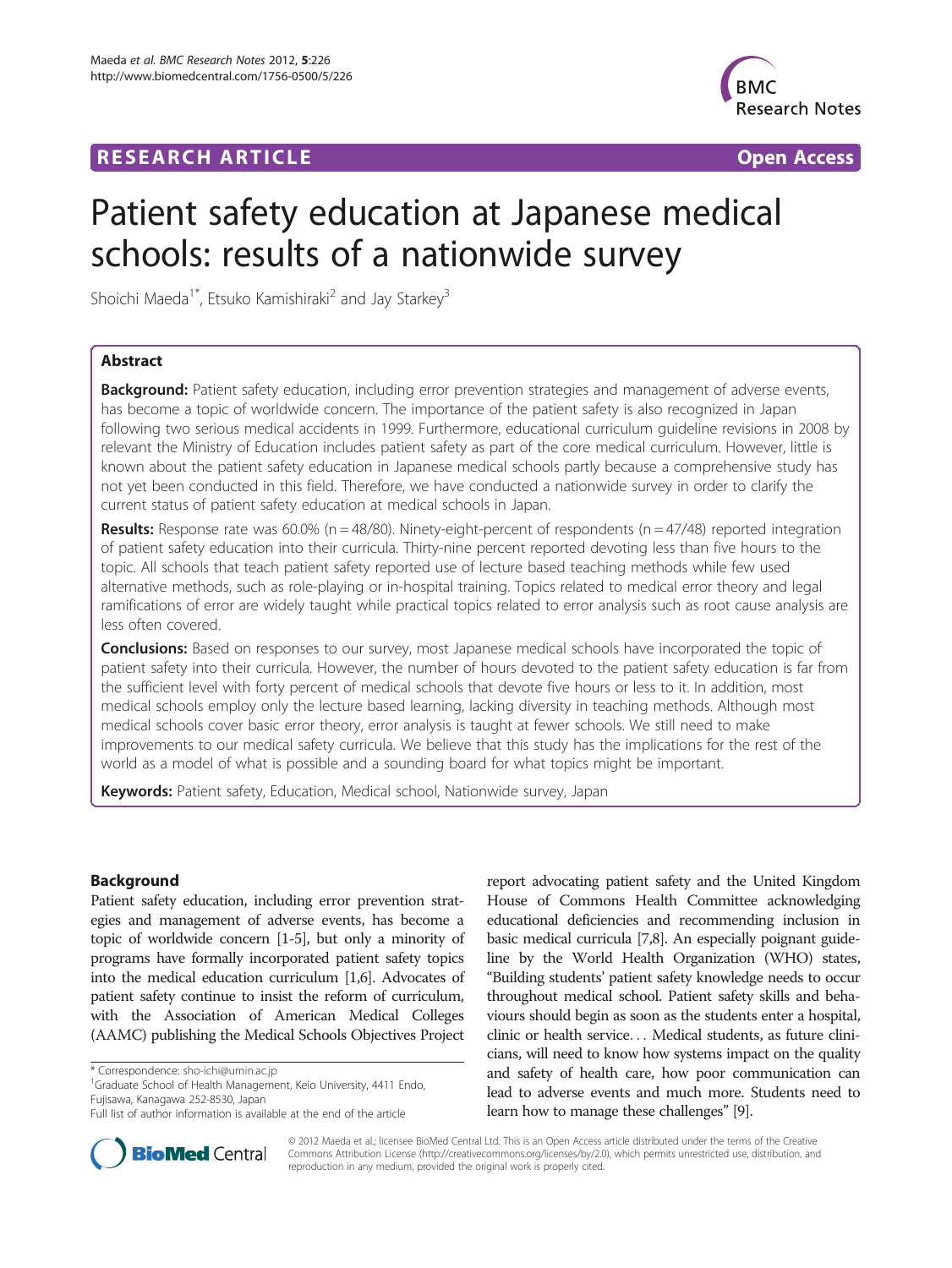# Concern about patient safety in Japan Turning point

Japan's public interest in patient safety was sparked by two serious medical accidents in the late '90s. In Jan. 1999, at the Yokohama City University Hospital, a patient mix-up resulted in surgeons performing a cardiac surgery on a pulmonary patient and a pulmonary surgery on a cardiac patient. In this case, all medical staff including the surgeons, anesthesiologists, and nurses failed to properly identify the patients. In a separate incident in Feb. 1999 at the Hiroo General Hospital, a nurse mistakenly injected an antiseptic into a patient, who immediately died. The mistake resulted from improper storage and labelling of medications. The nurses and physicians involved in these cases were criminally prosecuted. Soon after, backed by public demand, patient safety began to gain notoriety as an area in need of drastic reform, including error prevention, adverse event management, a model project for error reform, and legal liability for error.

# Error prevention

Safety advocates began to emphasize the need of education for physicians on medical error theory, such as human factors contributing to error and theories and models of error. In an effort to quantify error rates and systematically analyze errors for prevention measures, the Japan Council for Quality Health Care (JCQHC), an accreditation agency similar to the Joint Commission in the United States, established the "Project to Collect Medical Near-Miss/Adverse Event Information [\[10](#page-6-0)]."

More practical topics related to patient safety also gained attention in Japan. Patient relations became a focus of improvement, specifically soliciting feedback from patients about any safety issues they encountered during their hospitalizations. Practical safety habits, such simple things as reading back and confirming orders, gained popularity, too.

# Management of adverse events

In the U.S., the Harvard University affiliated hospitals published a consensus paper, "When Things Go Wrong" and more recently the "Sorry Works Coalition" is gaining interest [\[11,12\]](#page-6-0). In England, the National Health Service initiated the "Being Open Project" in 2006 [\[13\]](#page-7-0). The need for hospitals in Japan to become more transparent and share their errors with other institutions for the sake of learning and improvement has also been emphasized. Responding to adverse events when they do occur is now regarded as an important part of patient safety, for example, in patient communication, disclosure, and apology [\[14](#page-7-0)].

# The model project

The government responded to patient safety by establishing a pilot system for dealing with sentinel events leading to patient death. The Ministry of Health, Labour and Welfare (MHLW) launched a "Model Project" for investigation and analysis of healthcare-associated patient deaths in September 2005 [[15\]](#page-7-0). If the regional office accepts a case, the office assembles a 3-person team including physician in the same subspecialty as that involved in the case, a clinical pathologist, and a forensic pathologist to perform autopsy and determine cause of death. A second team interviews hospital staff, reviews the medical record, and encourages the hospital to conduct an internal investigation. Following investigation, a report is issued detailing the medical course of care and conclusions about how the error could have been prevented [[16](#page-7-0)].

# Legal liabilities

The number of civil litigation on medical malpractice steadily increased year by year. Physicians were also held criminally liable for error. The Yokohama City University Hospital case and the Hiroo General Hospital case were sentinel cases handled through the Japanese criminal legal system, and a number of subsequent cases of medical error have been handled likewise, with the number of healthcare provider criminal prosecutions for medical error leading to patient death has been on the rise since [[17\]](#page-7-0).

# Patient safety education at medical schools in Japan Curriculum guideline in Japan

With so much new activity related to patient safety, the need to educate future physicians about such topics was acknowledged, and in 2008 the Japanese Ministry of Education, Culture, Sports, Science & Technology (MEXT) revised their official medical school curriculum guideline, called the Model Core Curriculum, to include patient safety as part of the core medical curriculum [\[18\]](#page-7-0). New guidelines are typically adopted by public medical schools and then private medical schools in Japan, and the effects of these guidelines have yet to be seen.

# Teaching format

When schools do decide to teach patient safety, teaching format becomes a topic of interest. In Japan, lecture based learning is still the norm. Lectures are the most efficient in terms of a single person being able to deliver information to a large group, and alternative teaching methods perhaps require more preparation, teaching staff, and effort. However, physician competency requires both foundational knowledge and the ability to apply problem solving skills to practical situations, and recently in Japan alternative teaching methods such as small group learning,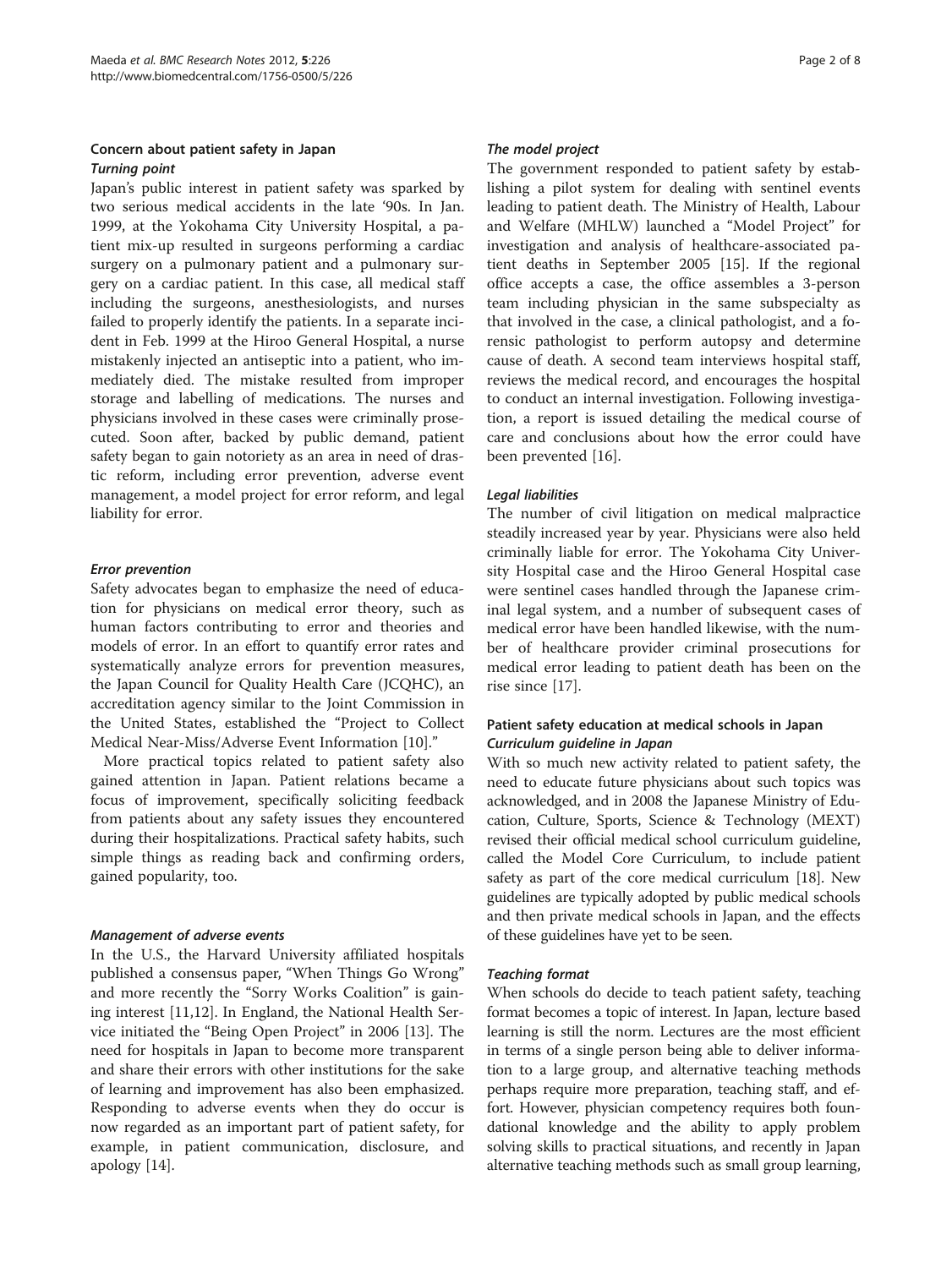role playing, hospital based practical experiences, and student to student teaching, such as through assigned research topic presentations, are gaining popularity. Teaching format is important to effective learning, and this applies to patient safety education, too.

# Current safety education teaching at medical schools in Japan

Every other year, the Association of Japanese Medical Colleges (AJMC) publishes a report related to medical education curricula that provides some information about medical safety education [[19\]](#page-7-0). From the report, that lists the title of various courses, and in some cases, the number of hours devoted to each course, based on the title of the course we have positive proof that many schools in Japan have specific courses devoted to patient safety education. Approximately 55% of medical schools list a course that is obviously or conceivably related to patient safety, and where indicated, the range of hours devoted was 6 to over 50 h (from 2005–2009). The school reporting the most curricular hours is Yokohama City University, where the heart-lung accident happened in 1999, indicating it devoted 33, 45, and 52.5 curricular hours to medical safety education in 2005, 2007, and 2009, respectively (over the total 6 year curriculum). However, the informal reports lack detail. Most schools do not list the number of curricular hours; for example, in 2009, only 16/80 schools list hours, producing a median of 16.7 h. In some cases it is unclear how relevant a particular course is to patient safety education (e.g. "Legal Medicine"), and the particulars of courses (content, topics, teaching methods, etc.) are not specified.

# The aim of this research

We previously conducted a study to characterize the state of patient safety within the nursing field [\[20](#page-7-0)]. However, the current state of patient safety education at medical schools in Japan is not well characterized. We hypothesize that, as thought leaders and early adopters of governmental guidelines, public schools will likely lead private schools in terms of incorporation into the curriculum, and the hours devoted will be greater at public than private institutions. We therefore aim to describe how many hours, what instructional methods, and what specific topics medical schools employ to teach patient safety and if public and private institutions differ in these regards. This information may aid in the decisions of resource allocation and strategy for improving patient safety education in Japan, providing information to the international community about what is achievable in terms of adopting safety education in medical curricula.

# Methods

This is a cross-sectional research study. We developed a structured, anonymous, self-administered survey about

curricular incorporation of patient safety, topics covered, hours devoted, teaching methods, testing and teaching materials, school characteristics, and respondent demographics. As with our previous survey about nursing schools [[20](#page-7-0)], we based the questionnaire on the current WHO guidelines [[9\]](#page-6-0), the Japanese model core curriculum guidelines for patient safety education [\[18](#page-7-0)] and our previous works regarding to the management of adverse events [[14\]](#page-7-0).

The list of Japanese medical schools was obtained from the University hospital Medical Information Network (UMIN) website [\[21](#page-7-0)]. The survey was mailed via the Japanese postal system to all 80 public and private medical schools in operation as of April 2010. Surveys were addressed to the dean of each school for distribution to the person in charge of patient safety education. Data collection occurred from April 1st to 15th, 2010.

We used JMP8.0 software for statistical analysis. We compared the data for public schools and private schools using chi-squared analysis, unless the expected frequency for a cell was less than five, in which case we used Fisher's exact test. We used the Mann–Whitney U test for analyzing class hours. Significance was set at an alpha less than 0.05 and statistically significant differences between public and private medical schools are denoted by †.

# Results

# Participation (Table 1)

The overall response rate was  $60.0\%$  (n =  $48/80$  of eligible schools), which was equal for public and private institutions with  $62.0\%$  (n = 31/50) and 56.7% (n = 17/30) of eligible public and private institutions participating, respectively.

# Patient safety curricular inclusion

Of the respondents,  $97.9\%$  (n = 47/48) indicated that their schools cover the topic of patient safety in some form; 29.8%  $(n = 14/47)$  reported requiring courses specifically devoted to patient safety.

# Total hours (Figure [1\)](#page-3-0)

Participants from public and private medical schools reported devoting an average of 9.61 (SD  $\pm$ 9.20) and

Table 1 Responses to a 2010 National Survey of Safety Education at Japanese Medical Schools

|                                | <b>Public</b> | Private <sup>®</sup> | Total |
|--------------------------------|---------------|----------------------|-------|
| Number of eligible schools (n) | 50            | 30                   | 80    |
| Average students               | 1121          | 110.7                | 111.6 |
| Respondents (n)                | 31            | 17                   | 48    |
| Participation rate (%)         | 62 O          | 56.7                 | 60.0  |

\*We considered the National Defense Medical College a private school.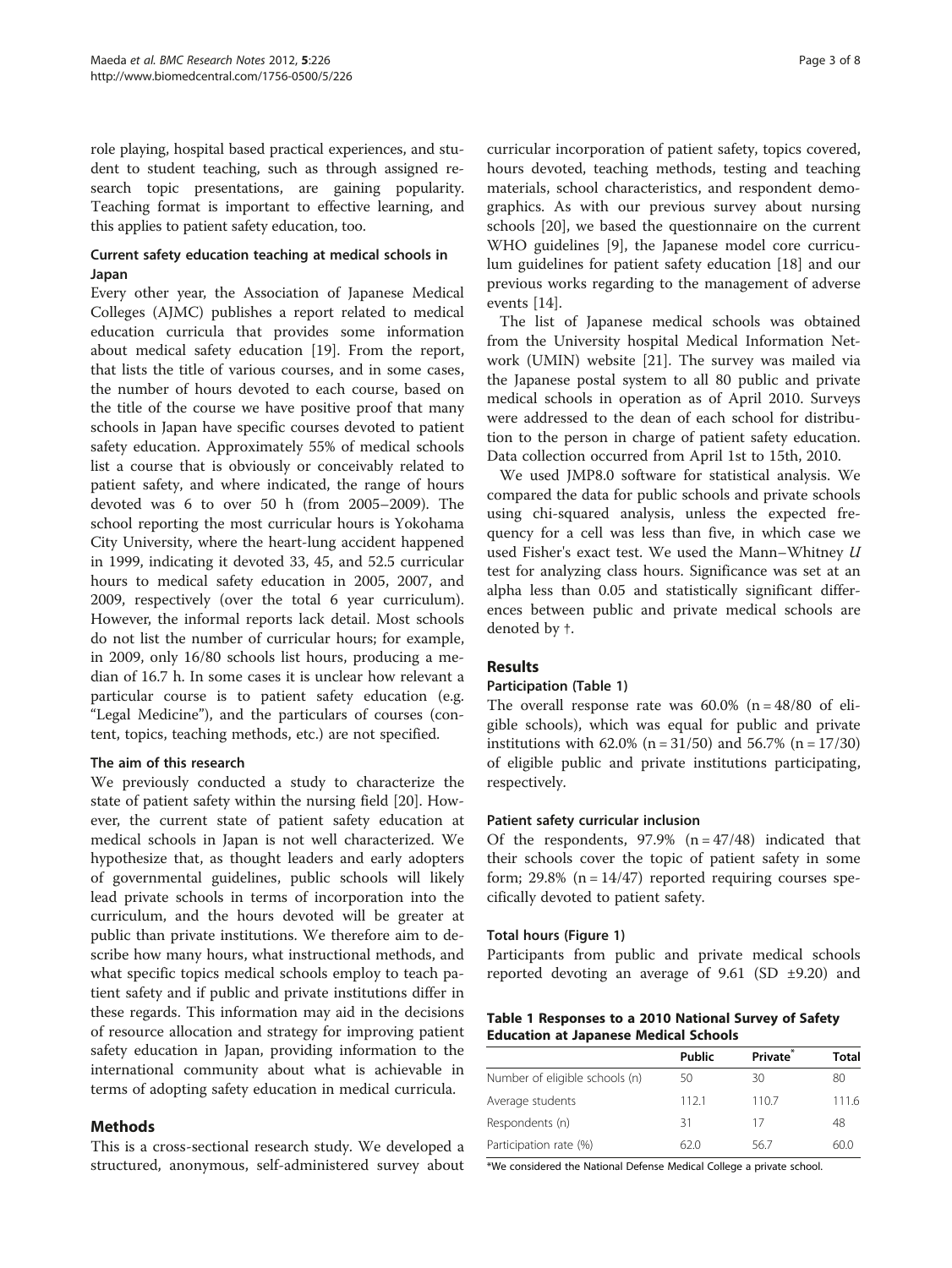<span id="page-3-0"></span>8.13 (SD ±6.45) total curricular hours to patient safety education. There were no significant differences between respondents from public and private medical schools in this regard. Of the schools that teach patient safety, 38.6% ( $n = 17/44$ , excluding the 3/47 schools that did not indicate number of hours) reported devoting less than five curricular hours to patient safety.

#### Teaching methods (Table 2)

All respondents reported using lecture based teaching while few reported adopting other methods such as roleplaying or hospital-based hands-on training. Forty percent  $(n = 19/47)$  reported using group discussions. There was statistically significant difference in the percentage of respondents who reported using student research presentations as a teaching method at public medical schools (22.6%) versus private medical schools (0%).

# Patient safety education topics by category and topic (Table [3\)](#page-4-0)

More than three quarters of respondents reported covering the topic of human factors, theories and models of error, civil litigation, and criminal prosecution. Less than one quarter of respondents reported covering the JCQHC reporting system [[10\]](#page-6-0), patient relations (patient feedback), confirming orders, all topics related to theories of error analysis, management of medical personnel involved in adverse events, sharing adverse events with other institutions for learning, and the Model Project for healthcare-associated patient deaths [\[15](#page-7-0)].

# **Discussion**

# Patient safety curricular inclusion

Almost all of respondents reported that their medical school has incorporated some form of patient safety education into the curricula. The result of this survey is good news for other countries that are also working to



| <b>Table 2 Teaching Methods Utilized for Safety Education</b> |  |  |  |  |
|---------------------------------------------------------------|--|--|--|--|
|---------------------------------------------------------------|--|--|--|--|

| <b>School Type</b>      | Public<br>$(N = 31)$ | Private<br>$(N = 16)$ | Total<br>$(N = 47)$ |  |
|-------------------------|----------------------|-----------------------|---------------------|--|
|                         | n (%)                | n (%)                 | n (%)               |  |
| l ecture                | 31 (100.0)           | 16 (100.0)            | 47 (100.0)          |  |
| Group discussion        | 15 (48.4)            | 4(25.0)               | 19 (40.4)           |  |
| Simulations             | 5(16.1)              | 2(12.5)               | 7(14.9)             |  |
| Student presentations + | 7(22.6)              | 0(0.0)                | 7(14.9)             |  |
| Hospital based learning | 5(16.1)              | 1(6.3)                | 6(12.8)             |  |
| Role play               | 3(9.7)               | 2(12.5)               | 5(10.6)             |  |
| Others                  | 2(6.5)               | 1(6.3)                | 3(6.4)              |  |

For statistical analysis, the chi-square test or Fisher's exact test was used; blank responses were excluded.

 $\uparrow$  P < 0.05 comparing public and private medical schools.

introduce the topic of patient safety into formal education since it shows this is an achievable goal. While we assumed that differences would exist between public and private institutions in terms of adoption of medical safety into their curricula, this was not the case. Perhaps the stereotype that public institutions are more affected by government guidelines and are thought leaders is unfounded. Additionally, the societal pressure to address medical safety and the general global milieu around this topic may have even greater influence on medical schools in the adoption of medical safety than actual guidelines.

#### Total hours (Figure 1)

Figure 1 shows that few schools devoted more than 20 h to the patient safety education. We believe that at least one educational unit, defined in Japan as 15 periods of 90 min, or 22.5 h of education time, would be required at the minimum to cover all these topics, and the current status is far from the sufficient level. While we acknowledge this is a significant amount time, the significance of medical error is more than enough to justify a large investment.

#### Teaching methods (Table 2)

Simulations, student to student research presentations, hospital based hands-on training, and role play have been employed in few medical schools while traditional lecturebased education has been employed in all medical schools that teach patient safety. The best method for teaching patient safety has not been established, but it is unlikely to be lecture format. We believe small group problem based learning would be superior to lecturing. Future research could focus on optimal teaching methods.

#### Patient safety topics (Table [3](#page-4-0))

#### Topics covered by more than three quarters of schools

More than three quarters of schools covered three topics: 1) human factors, 2) theories and models of error, and 3) civil liabilities and criminal prosecution.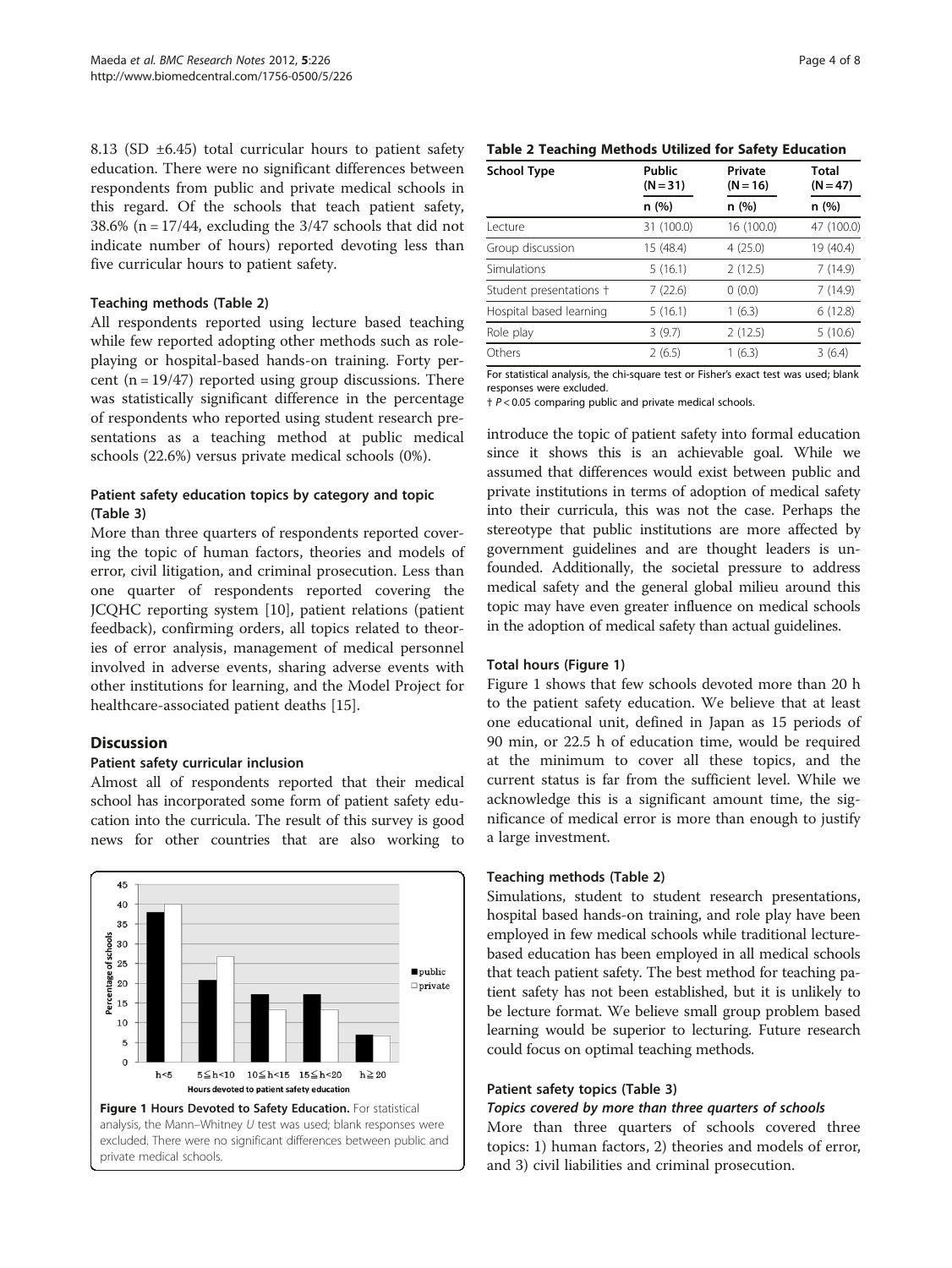# <span id="page-4-0"></span>Table 3 Patient Safety Education Topics by Category and Topic

|                                                              | Public (N=31)<br>n(%) | Private (N=16)<br>n(%) | Total $(N=47)$<br>n (%) |
|--------------------------------------------------------------|-----------------------|------------------------|-------------------------|
|                                                              |                       |                        |                         |
| Hospital safety management                                   |                       |                        |                         |
| Institutional near-miss/ adverse event reporting             | 22 (71.0)             | 11(68.8)               | 33 (70.2)               |
| Committee for patient safety                                 | 21(67.7)              | 10(62.5)               | 31 (66.0)               |
| Department of patient safety                                 | 18 (58.0)             | 10(62.5)               | 28 (59.6)               |
| Principles of patient safety                                 | 18 (58.1)             | 8(50.0)                | 26 (55.3)               |
| Patient safety officer                                       | 20 (64.5)             | 6(37.5)                | 26 (55.3)               |
| Staff orientation for patient safety                         | 16(51.6)              | 6(37.5)                | 22 (46.8)               |
| Investigation committee for adverse events                   | 13 (41.9)             | 5(31.3)                | 18 (38.3)               |
| Reporting to Japanese Council for Quality Health Care [10]   | 7(22.6)               | 2(12.5)                | 9(19.1)                 |
| Patient relations (patient feedback)                         | 6 (19.4)              | 3(18.8)                | 9(19.1)                 |
| Medical error theory                                         |                       |                        |                         |
| Human factors                                                | 25 (80.6)             | 13 (81.3)              | 38 (80.9)               |
| Theories and models (Swiss Cheese Model, Heinrich's Law)     | 25 (80.6)             | 11(68.8)               | 36 (76.6)               |
| System factors                                               | 21(67.7)              | 12 (75.0)              | 33 (70.2)               |
| Work environment                                             | 19 (61.3)             | 7(43.8)                | 26 (55.3)               |
| <b>Practical safety</b>                                      |                       |                        |                         |
| Reporting near-miss/ adverse events                          | 22 (71.0)             | 12 (75.0)              | 34 (72.3)               |
| Verifying patient identity +                                 | 24 (77.4)             | 8(50.0)                | 32(68.1)                |
| Double-checking                                              | 20 (64.5)             | 7(43.8)                | 27 (57.5)               |
| Communication of near-miss/ adverse events internally        | 18 (58.1)             | 7(43.8)                | 25 (53.2)               |
| Identifying risks and developing prevention strategies +     | 18 (58.1)             | 5(31.3)                | 23 (48.9)               |
| Standardizing procedures +                                   | 19 (61.3)             | 3(18.8)                | 22 (46.8)               |
| Fail-safe systems                                            | 16(51.6)              | 5(31.3)                | 21 (44.7)               |
| Object pointing with verbal confirmation +                   | 18 (58.1)             | 2(12.5)                | 20 (42.6)               |
| Reading back verbal orders +                                 | 17 (54.8)             | 1(6.3)                 | 18 (38.3)               |
| Modifying drug names +                                       | 14 (45.2)             | 2(12.5)                | 16 (34.2)               |
| Patient cooperation +                                        | 12 (38.7)             | 2(12.5)                | 14 (29.8)               |
| Concept of fool-proof                                        | 11(35.5)              | 3(18.8)                | 14 (29.8)               |
| Appropriate documentation of adverse events                  | 11(35.5)              | 2(12.5)                | 13(27.7)                |
| Coherence of documentation of adverse events                 | 10(32.3)              | 2(12.5)                | 12 (25.5)               |
| Confirming orders +                                          | 9(29.0)               | 0(0.0)                 | 9(19.2)                 |
| Error analysis                                               |                       |                        |                         |
| Root Cause Analysis                                          | 9(29.0)               | 2(12.5)                | 11(23.4)                |
| Software, Hardware, Environment, and Liveware (SHEL) Model † | 7(25.6)               | 0(0.0)                 | 7(14.9)                 |
| 4M-4E                                                        | 6(19.4)               | 0(0.0)                 | 6(12.8)                 |
| Failure Mode and Effect Analysis (FMEA)                      | 1(3.2)                | 1(6.3)                 | 2(4.3)                  |
| Management of adverse events                                 |                       |                        |                         |
| Patient communication                                        | 14 (45.2)             | 9(56.3)                | 23 (48.9)               |
| Reporting unnatural deaths to the police                     | 13 (41.9)             | 8(50.0)                | 21(44.7)                |
| Formulating prevention strategies                            | 15 (48.4)             | 6(37.5)                | 21 (44.7)               |
| Emergency protocols                                          | 14 (45.2)             | 6(37.5)                | 20 (42.6)               |
| Apology                                                      | 13 (41.9)             | 7(43.8)                | 20 (42.6)               |
| Documentation                                                | 12 (38.7)             | 6(37.5)                | 18 (38.3)               |
| Hospital investigation                                       | 11(35.5)              | 5(31.3)                | 16(34.1)                |
| Definition of terms                                          | 12 (38.7)             | 4 (25.0)               | 16 (34.1)               |
| Transparency/public disclosure                               | 9(29.0)               | 5(31.3)                | 14 (29.8)               |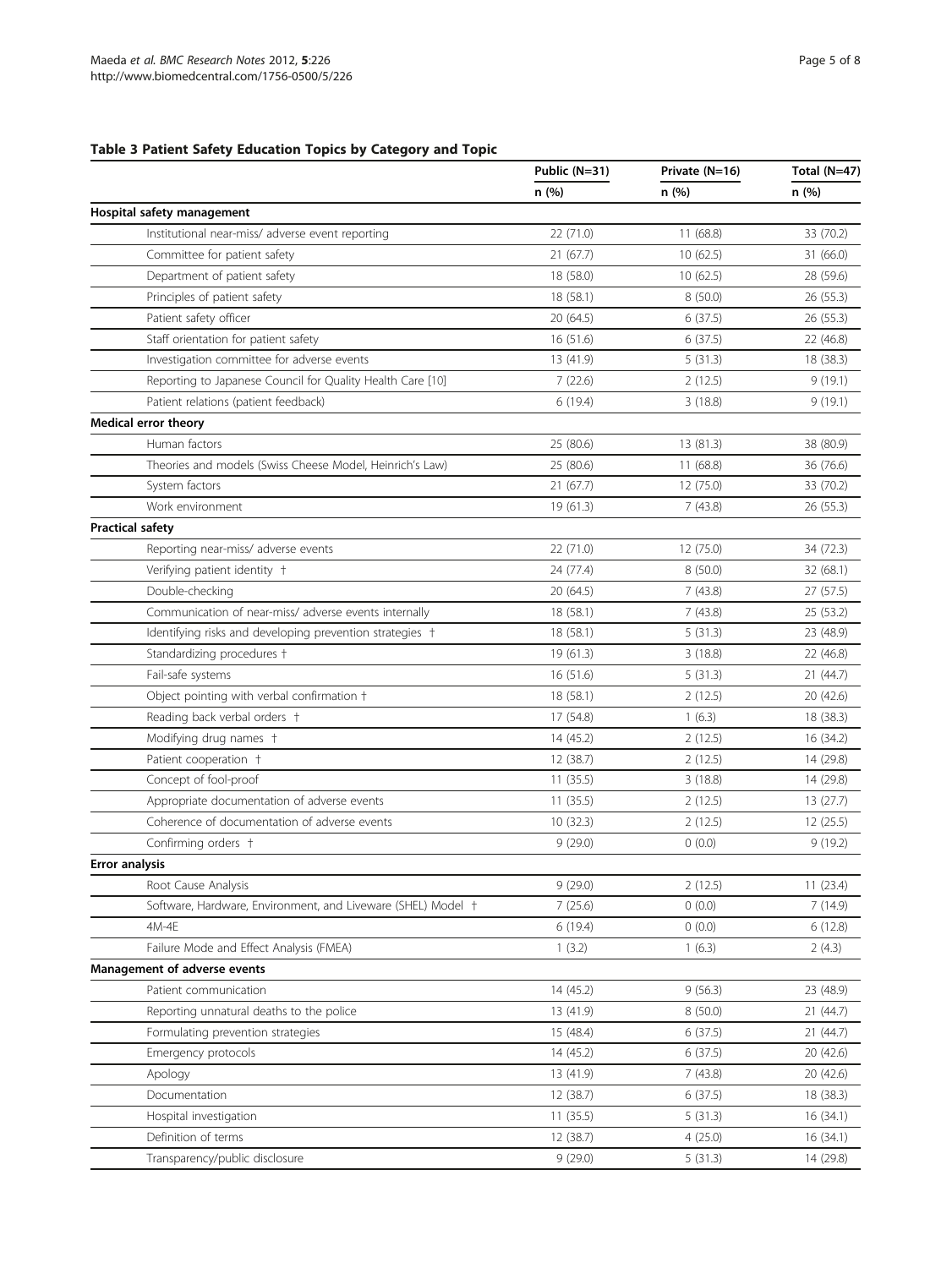| Preservation of evidence                                      | 9(29.0)   | 4(25.0)   | 13(27.7)  |
|---------------------------------------------------------------|-----------|-----------|-----------|
| Recommending autopsy                                          | 8(25.8)   | 4(25.0)   | 12(25.5)  |
| Analyzing medical errors                                      | 7(22.6)   | 5(31.3)   | 12(25.5)  |
| Management of medical personnel involved in the adverse event | 9(29.0)   | 2(12.5)   | 11(23.4)  |
| Sharing adverse events with other institutions for learning   | 6(19.4)   | 4(25.0)   | 10(21.3)  |
| Autopsy                                                       |           |           |           |
| Clinical autopsy                                              | 18(58.1)  | 12 (75.0) | 30(63.8)  |
| Judicial autopsy                                              | 18(58.1)  | 10(62.5)  | 28 (59.6) |
| Administrative autopsy                                        | 11(35.5)  | 8(50.0)   | 19 (40.4) |
| Model Project for healthcare-associated patient deaths [15]   | 8(25.8)   | 3(18.8)   | 11(23.4)  |
| Legal and societal responsibilities                           |           |           |           |
| Civil liabilities                                             | 26 (83.9) | 12 (75.0) | 38 (80.9) |
| Criminal prosecution                                          | 25 (80.6) | 12 (75.0) | 37 (78.7) |
| Societal responsibilities                                     | 20(64.5)  | 11(68.8)  | 31(66.0)  |
| Administrative penalties on the individual                    | 19(61.3)  | 10(62.5)  | 29 (61.7) |
| Administrative penalties on the institution/system            | 11(35.5)  | 7(43.8)   | 18(28.3)  |

#### Table 3 Patient Safety Education Topics by Category and Topic (Continued)

Questionnaire topics were selected based on the current WHO guidelines, the Japanese model core curriculum guidelines for patient safety education, and our previous survey regarding the management of adverse events".

For statistical analysis, the chi-square test or Fisher's exact test was used; blank responses were excluded.

 $\dagger$  P < 0.05 comparing public and private medical schools.

#### Human factors, theories and models of error

The Yokohama and Hiroo cases led investigators emphasize the need of education on medical error theory, such as human factors contributing to error and theories and models of error. This may be why so many medical schools cover the topics of human factors, theories, and models of error.

#### Civil litigation and criminal prosecution

In Japan, public distrust towards clinical medicine was heightened by mass media coverage of the two serious medical accidents in 1999. Since then the number of civil litigations that relate to medical accidents steadily increased. While criminal prosecution occurs in other countries [\[22,23](#page-7-0)], in Japan, the number of cases is exceptional [\[17](#page-7-0)]. A recent case of medication error led to not only the attending physician, but also the department head being indicted and convicted, receiving sentences of 18 months imprisonment with a 3 year stay of execution and 12 months imprisonment with a 3 year stay of execution, respectively. It is likely the concern for legal ramifications of medical error that so many schools cover these topics.

#### Topics covered by less than one quarter of schools

Less than one quarter of schools covered the topic of reporting to JCQHC, patient relations (patient feedback), confirming orders, all topics related to error analysis, management of medical personnel involved in the adverse event, sharing adverse events with other

institutions for learning and Model Project for healthcare-associated patient deaths.

#### Reporting to JCQHC, patient relations (patient feedback)

In Japan, since 2002 Health Service Law requires highlevel medical facilities, such as university hospitals, to establish the department for patient relation (patient feedback). Since 2004, the same law also requires that high-level medical facilities report medical adverse events to the JCQHC. However, these obligations are not imposed on all medical facilities. In addition, reporting to JCQHC and running a department for patient relations (patient feedback) are considered the responsibility of risk managers, not physicians, and this may be why many medical schools tend to skip this topic.

#### Confirming orders

Generally speaking, in Japan, physicians give medical orders to other medical staff such as nurses and pharmacists, and the medical staff is expected to confirm the orders. Medical orders are usually not addressed to physicians. This may be why many medical schools don't cover this topic. However, given that physicians also give other physicians orders, it seems that confirmation would be a reasonable skill for physicians to have as well.

#### Error analysis

Topics related to error analysis are advanced and somewhat in-depth topics that require expertise and experience to teach effectively. Lack of medical educators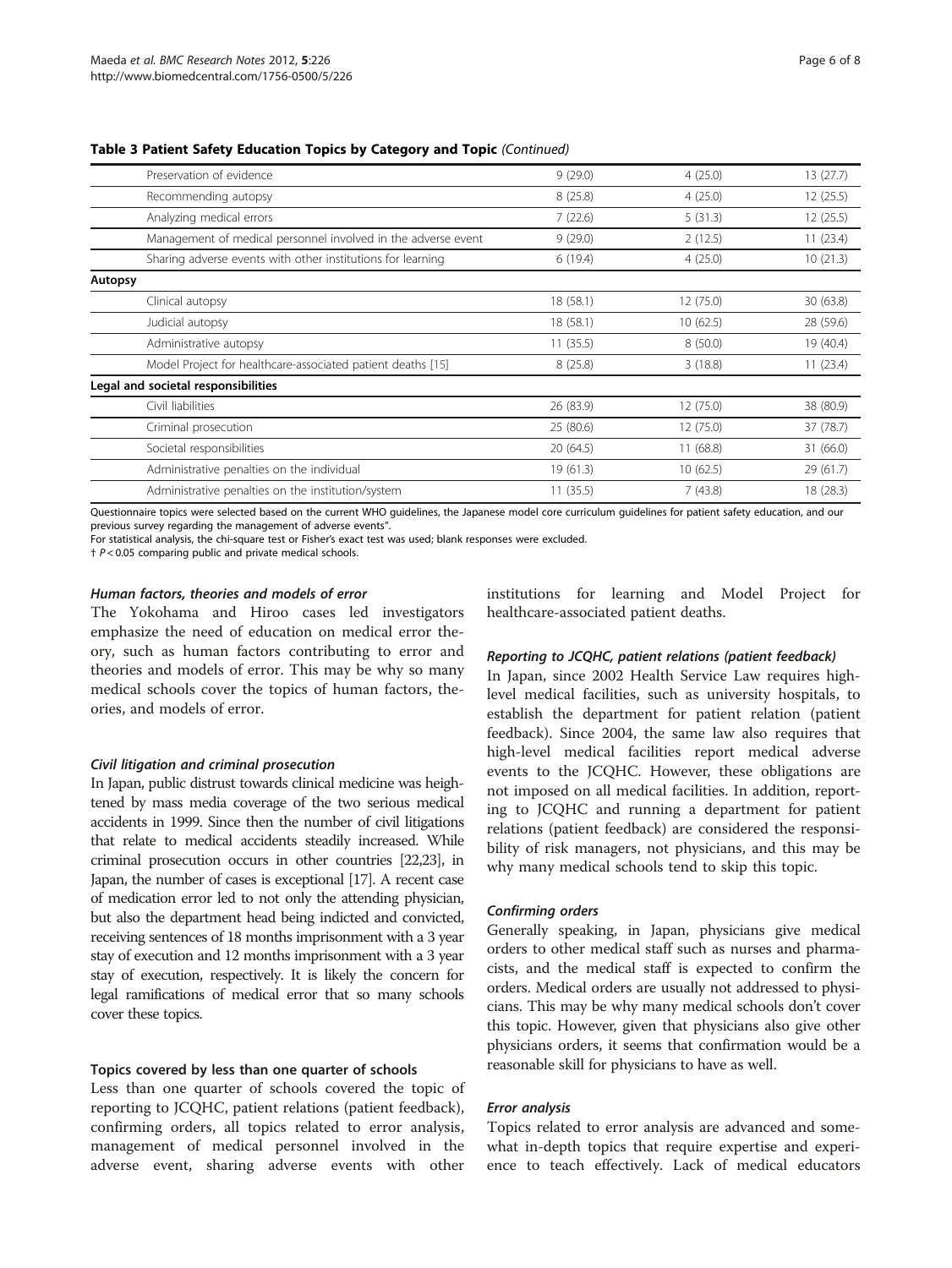<span id="page-6-0"></span>trained in this area may be the reason why many medical schools do not cover this topic.

# Management of medical personnel involved in the adverse event, sharing adverse events with other institutions for learning

Management of medical personnel involved in the adverse event and sharing adverse events with other institutions for learning are somewhat more within the domain of risk managers, not physicians, and thus many medical schools do not cover these topics.

#### Model project for healthcare-associated patient deaths

The MHLW program has not been widely implemented, and this project is carried out in only 10 areas. This may be why many medical schools do not cover this topic.

#### **Limitations**

This study has a number of limitations. First, although a 60% response rate is relatively high for survey research [[24-26](#page-7-0)], it is likely that non-responders differ significantly from responders, and specifically programs that do not include patient safety education in their curricula may not have responded. We have likely overestimated the true number of programs that have incorporated medical safety into the curricula. On the other hand, our results are on par with the less detailed, biennial reports by the AJMC, and we can conclude that the true number is likely upwards of 60%. Second, we acknowledge that ultimately the effectiveness of medical safety education must be measured in patient safety outcomes and indirectly through test performance rather than curricular hours and content. However, we think that understanding the curricula is an important first step in achieving these goals.

#### Conclusions

Based on responses to our cross-sectional survey, most Japanese medical schools have incorporated the topic of patient safety into their curricula. While we assumed that public schools would lead private schools in terms of medical safety, they did not differ significantly in this regard. Many schools, however, devote less than 5 curricular hours to the topic, hardly enough to adequately cover even rudimentary topics, and this was reflected in the reported sparse coverage of more advanced topics. All schools employ lecture-based teaching while fewer use other, likely more effective formats such as role-playing. Room for improvement in patient safety education by increasing hours devoted, diversifying teaching methods, and adding new topics such as error analysis is abundant.

This paper investigates patient safety education in Japan, but we believe that it has implications for the rest of the world as well, both as a model of what is possible, and as a sounding board for what topics might be important for inclusion when discussing patient safety education and how these topics might best be presented. We must not forget that improved patient outcomes through widespread change in day-to-day medical practice is the ultimate goal of patient safety education.

#### Competing interests

The authors declare that they have no competing interests.

#### Authors' contributions

SM conceived of the study and designed the study. EK SM participated in the statistical analysis. SM JS also contributed to the manuscript. All authors read and approved the final manuscript.

#### Funding

This work was supported by the Japan Medical Association Research Institute.

#### Acknowledgements

The authors thank Dr. Kazumasa Ehara, Ms. Rika Kanagawa, Mr. Kenichiro Kawabe and Mr. Mamoru Ikeda for valuable discussions in the writing of the manuscript.

#### Author details

<sup>1</sup>Graduate School of Health Management, Keio University, 4411 Endo, Fujisawa, Kanagawa 252-8530, Japan. <sup>2</sup>Graduate School of Social Welfare, University of Kochi, 2751-1 Ike, Kochi City, Kochi 781-8515, Japan. <sup>3</sup>Dept. of Internal Medicine, University of California, San Diego, 200 W. Arbor Drive # 8425, San Diego, CA 92103-8425, USA.

#### Received: 5 December 2011 Accepted: 1 May 2012 Published: 10 May 2012

#### References

- Alper E, Rosenberg EI, O'Brien KE, Fischer M, Durning SJ: Patient safety education at U.S. and Canadian medical schools: results from the 2006 Clerkship Directors in Internal Medicine survey. Acad Med 2006, 2009 (84):1672–1676.
- 2. Kirch DG, Boysen PG: Changing the culture in medical education to teach patient safety. Health Aff (Millwood) 2010, 29:1600–1604.
- 3. Nie Y, Li L, Duan Y, Chen P, Barraclough BH, Zhang M, Li J: Patient safety education for undergraduate medical students: a systematic review. BMC Med Educ 2011, 11:33.
- 4. Wakefield A, Attree M, Braidman I, Carlisle C, Johnson M, Cooke H: Patient safety: do nursing and medical curricula address this theme?. Nurse Educ Today 2005, 25:333–340.
- 5. Preston-Shoot M, McKimm J: Prepared for practice? Law teaching and assessment in UK medical schools. J Med Ethics 2010, 36:694–699.
- 6. Kane JM: Patient safety education: overreported and still lacking. Acad Med 2010, 85:1397–1398. author reply 1398.
- 7. Bonacum D, Corrigan J, Gelinas L, Pinakiewicz DC, Stepnick L: 2009 Annual National Patient Safety Foundation Congress: conference proceedings. J Patient Saf 2009, 5:129–138.
- 8. UK House of Commons Health Committee: Sixth Report on Patient Safety. 2009, [http://www.publications.parliament.uk/pa/cm200809/cmselect/](http://www.publications.parliament.uk/pa/cm200809/cmselect/cmhealth/151/15102.htm) [cmhealth/151/15102.htm](http://www.publications.parliament.uk/pa/cm200809/cmselect/cmhealth/151/15102.htm) webcite Volume 2010.
- 9. World Health Organization: WHO Patient Safety Curriculum Guide for Medical Schools. 2009, http://www.who.int/patientsafety/education/ curriculum/download/en/index.html webcite.
- 10. Japan Council for Quality Health Care: Project to Collect Medical Near-Miss/Adverse Event Information 2009 Annual Report. 2010, [http://www.](http://www.med-safe.jp/pdf/year_report_english_2009.pdf) [med-safe.jp/pdf/year\\_report\\_english\\_2009.pdf](http://www.med-safe.jp/pdf/year_report_english_2009.pdf) webcite.
- 11. When things go wrong: responding to adverse events: a consensus statement of the Harvard hospitals. Massachusetts; 2006.
- 12. Wojcieszak D, Saxton JW, Finkelstein MM: Sorry works!: disclosure, apology, and relationships prevent medical malpractice claims. Bloomington, IN: AuthorHouse; 2007.